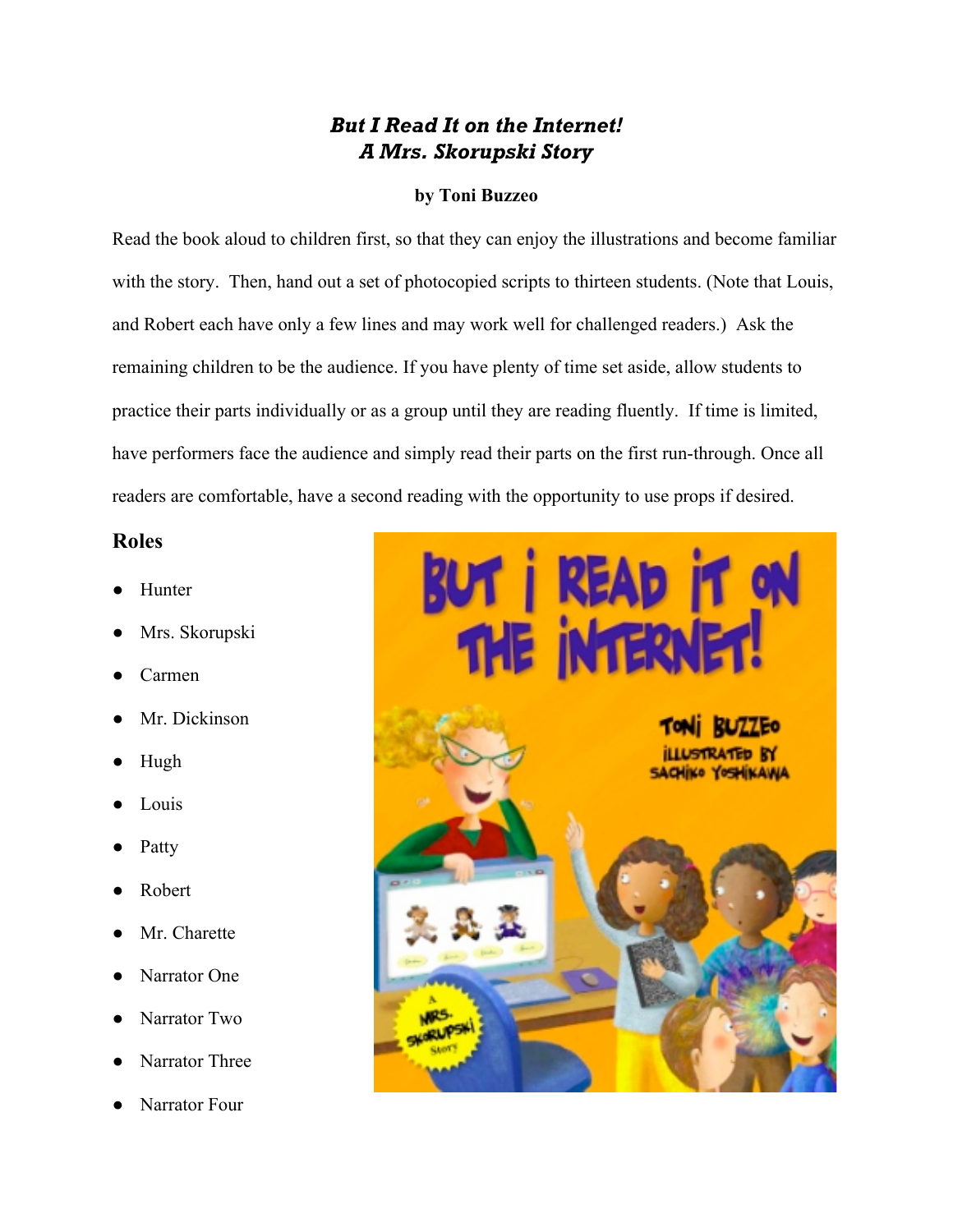## *But I Read It on the Internet!* **Script**

| Hunter:                | The first thing I noticed when I walked into class on Monday morning was |
|------------------------|--------------------------------------------------------------------------|
|                        | the bulletin board.                                                      |
| <b>Narrator One:</b>   | Hunter grinned.                                                          |
| <b>Narrator Two:</b>   | He wondered who Mr. Dickinson roped into making all those flags.         |
| Hunter:                | Just then, my librarian, Mrs. Skorupski, sailed in.                      |
| <b>Narrator Three:</b> | Hunter checked her accessories.                                          |
| Hunter:                | Yep, she was definitely in on this.                                      |
| <b>Narrator Four:</b>  | Mrs. Skorupski dumped an armful of books on Mr. Dickinson's chair.       |
| Hunter:                | What's up with the flags?                                                |
| Mrs. Skorupski:        | Oh, this research project is custom-made for a fact-meister like you,    |
|                        | Hunter!                                                                  |
| Hunter:                | Before I could say, "Fact-meister?" Carmen Rosa Peña tripped through the |
|                        | door and dropped her half-eaten granola bar on the floor.                |
| <b>Narrator One:</b>   | She scooped it up and took another bite.                                 |
| Hunter:                | Ewwww, disgusting!                                                       |
| Carmen:                | Five-second rule, Hunter Harris. It takes five seconds for bacterial     |
|                        | contamination.                                                           |
| Hunter:                | Says who?                                                                |
| <b>Narrator Two:</b>   | Carmen popped the last bite into her mouth.                              |
| Carmen:                | Says the Internet!                                                       |
| Hunter:                | (mutter) Oh brother! Carmen and her infallible Internet.                 |
| <b>Narrator Three:</b> | After roll call, Mr. Dickinson dug right in.                             |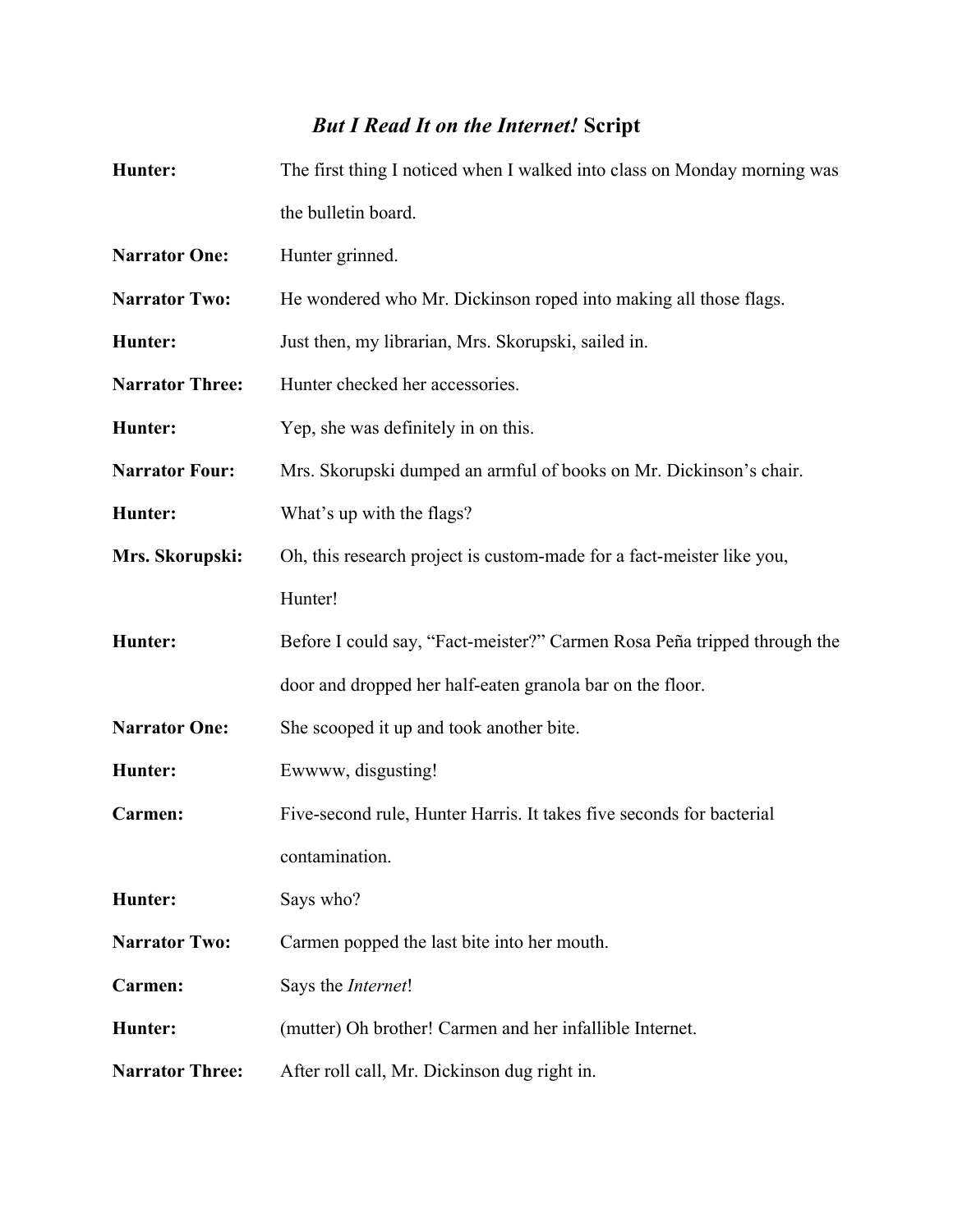| <b>Narrator Four:</b>  | He flashed a K-W-L chart on the whiteboard.                              |
|------------------------|--------------------------------------------------------------------------|
| Mr. Dickinson:         | Who KNOWS something interesting about a U.S. president?                  |
| Hugh:                  | Abraham Lincoln was the tallest.                                         |
| Louis:                 | Kennedy was the youngest elected.                                        |
| Patty:                 | One president was born on the fourth of July.                            |
| <b>Narrator One:</b>   | Mr. Dickinson typed as fast as he could.                                 |
| <b>Narrator Two:</b>   | Then Carmen's voice cut through all the others.                          |
| Carmen:                | George Washington had wooden teeth!                                      |
| Hunter:                | No, he didn't.                                                           |
| Carmen:                | Yes, he did.                                                             |
| Mr. Dickinson:         | Hunter and Carmen, you seem to have different opinions. Let's start with |
|                        | the source of your information.                                          |
| Hunter:                | I read a biography about Washington—a true book.                         |
| <b>Narrator Three:</b> | Carmen threw Hunter a withering look.                                    |
| Carmen:                | But I read it on the <i>Internet</i> .                                   |
| <b>Narrator Four:</b>  | Mr. Dickinson grabbed his laptop.                                        |
| <b>Mr. Dickinson:</b>  | Follow me, class!                                                        |
| <b>Narrator One:</b>   | In the library, Mrs. Skorupski projected the K-W-L chart.                |
| Mrs. Skorupski:        | Okily dokily. Who wants to challenge anything in the KNOW column?        |
| <b>Narrator Two:</b>   | Hunter raised his hand.                                                  |
| Mr. Dickinson:         | Hunter wants to challenge Washington's wooden teeth. We'll highlight it  |
|                        | in red and try to verify it.                                             |
| <b>Narrator Three:</b> | Carmen threw a just-you-wait look at Hunter.                             |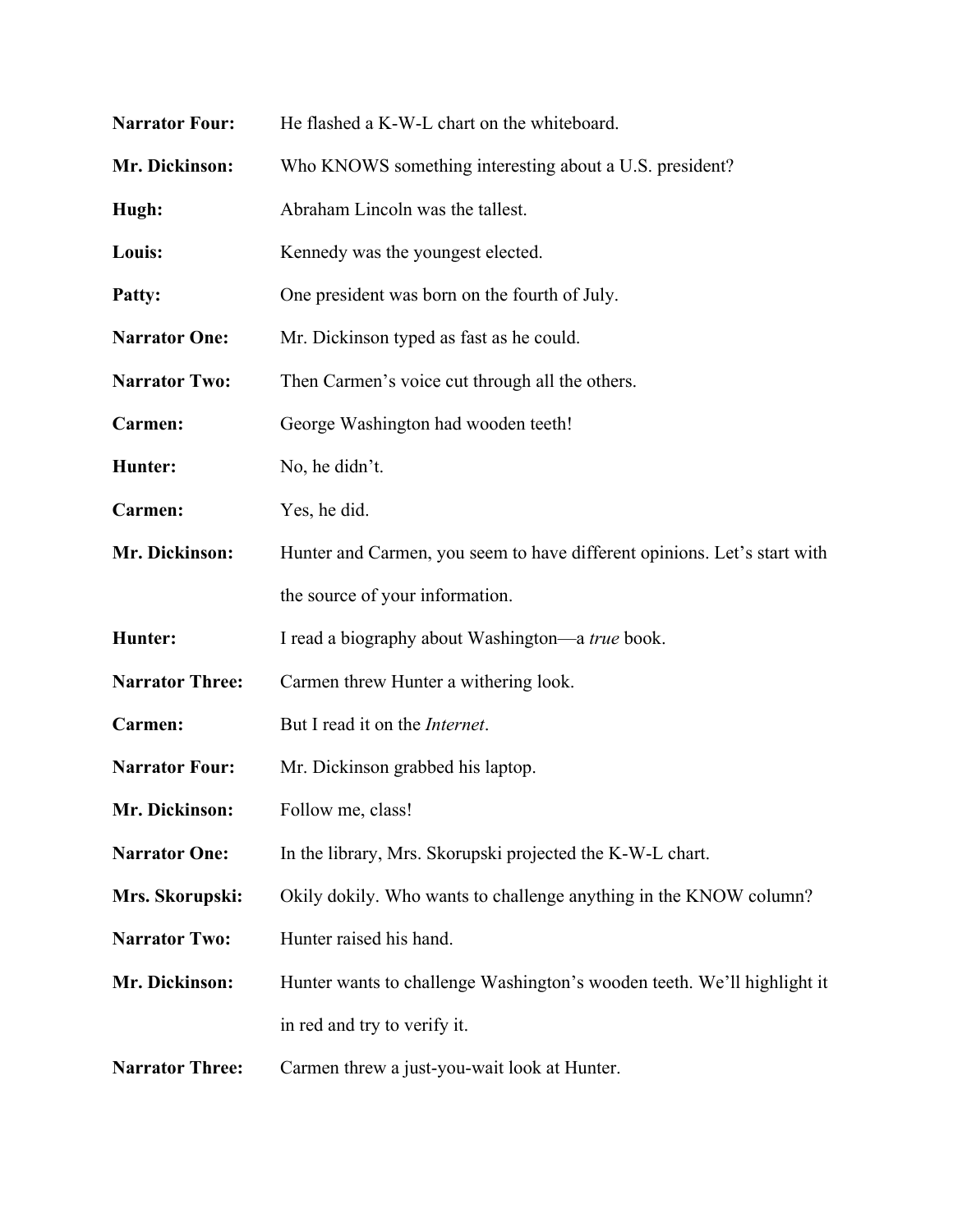| Patty:                | I don't think a stuffed animal would actually be named for a president.    |
|-----------------------|----------------------------------------------------------------------------|
| Hunter:               | What if the president was Theodore Roosevelt and his nickname was          |
|                       | Teddy?                                                                     |
| Patty:                | Oh, maybe the teddy bear was named for him then.                           |
| Mrs. Skorupski:       | So let's highlight it in yellow—meaning we'll proceed with caution.        |
| <b>Narrator Four:</b> | Carmen couldn't wait for the highlighting to be finished.                  |
| Carmen:               | I made a list of all those highlighted items. I'll check the Internet and  |
|                       | bring in the facts tomorrow.                                               |
| Hunter:               | (whisper) The Internet, the Internet! Gram and I might not have the        |
|                       | Internet. We might not even have a computer. But I knew lots more true     |
|                       | facts than Carmen—all from books.                                          |
| Mr. Dickinson:        | That's very generous of you, Carmen. But actually                          |
| Hunter:               | I held my breath. Finally, I thought, he's going to set her straight about |
|                       | the Internet.                                                              |
| Mr. Dickinson:        | Mrs. Skorupski and I have a different plan.                                |
| <b>Narrator One:</b>  | Before Hunter could exhale, Mr. Dickinson added more "facts" to the        |
|                       | K-W-L chart.                                                               |
| Mr. Dickinson:        | To increase the challenge!                                                 |
| Mrs. Skorupski:       | For homework, choose one red, one yellow, and one un-highlighted item.     |
|                       | Verify that each one is true—or not true. And let Mr. Dickinson know       |
|                       | where you found the information. That's called citing your sources.        |
| Mr. Dickinson:        | If you use sources from the Internet, cite them by giving me the URLs.     |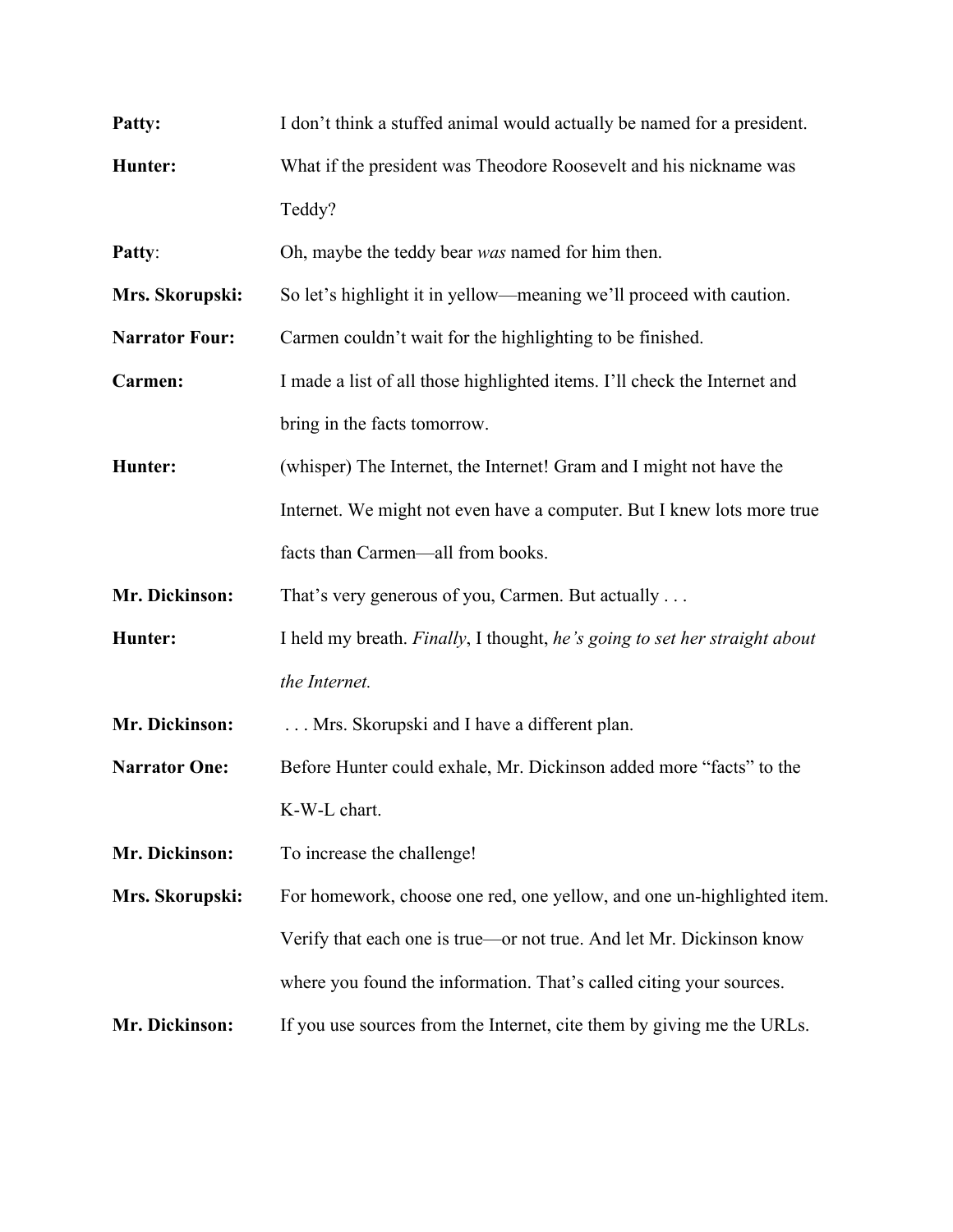| <b>Narrator Two:</b>   | Hunter stayed behind and checked out another Washington biography plus      |
|------------------------|-----------------------------------------------------------------------------|
|                        | one about Theodore Roosevelt.                                               |
| Hunter:                | Books! The best place to find <i>true</i> facts.                            |
| <b>Narrator Three:</b> | The next morning, the class met Mrs. Skorupski in the multipurpose room     |
|                        | to share their results.                                                     |
| Hugh:                  | The teddy bear was named after President Theodore Roosevelt.                |
| Mr. Dickinson:         | How did you verify it?                                                      |
| <b>Narrator Four:</b>  | Hugh's twin, Louis, plopped a bear on his table.                            |
| Louis:                 | Carmen's sister, Frieda, helped us. Her teddy bear has a tag that says so.  |
| <b>Narrator One:</b>   | Mr. Dickinson tapped the tag.                                               |
| Mr. Dickinson:         | Do we all agree that this is a reliable source?                             |
| Carmen:                | My grandma bought that bear for my sister at the Smithsonian Museum.        |
|                        | The Smithsonian!                                                            |
| <b>Narrator Two:</b>   | Robert raised his hand.                                                     |
| <b>Robert:</b>         | But the Smithsonian didn't make the bear. And companies will say            |
|                        | anything about their stuff to make you buy them.                            |
| Hunter:                | Well. (long pause) I think Carmen's right, because I read it in a           |
|                        | biography of Roosevelt.                                                     |
| Mrs. Skorupski:        | So, if it's in a book, it's true?                                           |
| Hunter:                | Maybe not always. But the author is a professor. And the publisher          |
|                        | publishes a lot of nonfiction books for kids. And you had it in the library |
|                        | collection. I know you buy only book with <i>true</i> facts!                |
| Mrs. Skorupski:        | Excellent evaluation of your source, Hunter.                                |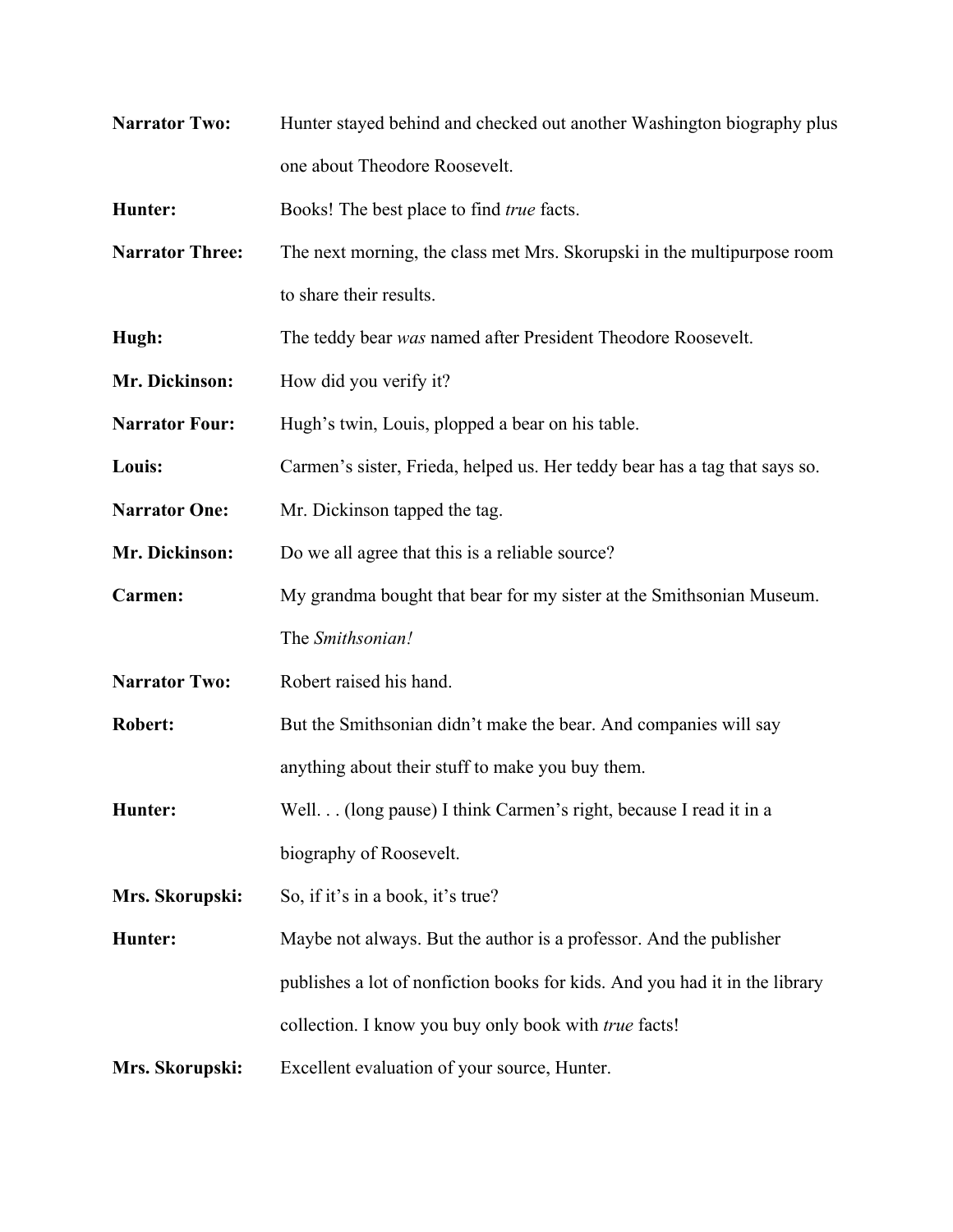| Carmen:                | Besides, I read it on the Internet!                                          |
|------------------------|------------------------------------------------------------------------------|
| Mr. Dickinson:         | Okay, Carmen, let's pull up your website.                                    |
| <b>Narrator Three:</b> | Mr. Dickinson entered the URL into the location bar.                         |
| <b>Narrator Four:</b>  | Suddenly, half a dozen teddy bears dressed like famous people filled the     |
|                        | screen, accompanied by the notes of "Teddy Bears' Picnic."                   |
| <b>Narrator One:</b>   | Mr. Dickinson clicked on a chubby bear with glasses and a safari vest.       |
| Carmen:                | It says that the teddy bear was named after the twenty-sixth president of    |
|                        | the United States.                                                           |
| <b>Narrator Two:</b>   | She turned to Hunter.                                                        |
| Carmen:                | Theodore Roosevelt. See?                                                     |
| <b>Robert:</b>         | That's the same as the tag on Frieda's bear. They're just trying to sell it! |
| <b>Narrator Three:</b> | Carmen's voice shook a little.                                               |
| Carmen:                | But they couldn't say it if it wasn't true.                                  |
| Mrs. Skorupski:        | Or maybe they could.                                                         |
| <b>Narrator Four:</b>  | Mrs. Skorupski handed each student a copy of her Website Evaluation          |
|                        | Gizmo.                                                                       |
| Mrs. Skorupski:        | Let's use the <i>Gizmo</i> to evaluate the ACCURACY of the website.          |
| <b>Narrator One:</b>   | Robert raised his hand.                                                      |
| <b>Robert:</b>         | They're definitely selling us something.                                     |
| Hunter:                | The owner is Berr-y Bears. They might not know much about presidents.        |
| Carmen:                | But they do know a lot about teddy bears.                                    |
| <b>Narrator Two:</b>   | Mr. Dickinson laughed.                                                       |
| Mr. Dickinson:         | That's true.                                                                 |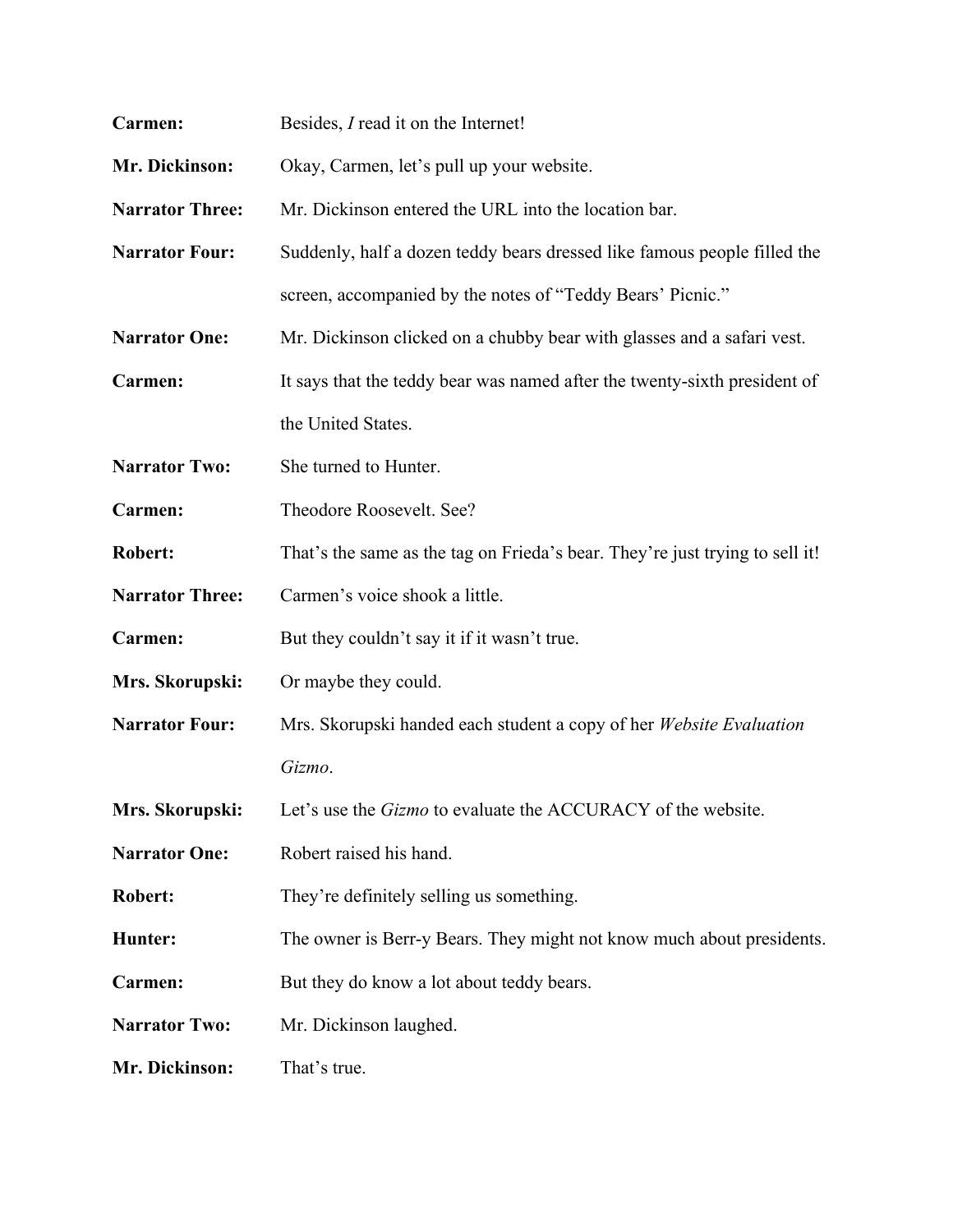| Mrs. Skorupski:        | What about the URL www.berr-ybears.com?                                    |
|------------------------|----------------------------------------------------------------------------|
| Hunter:                | We all just looked at her.                                                 |
| Mrs. Skorupski:        | This URL ends in .com, which means it's a commercial business. If it       |
|                        | ended in .edu—for education--we'd know the information came from a         |
|                        | school, a college, or a university.                                        |
| Patty:                 | Super accurate, right?                                                     |
| Mr. Dickinson:         | Hmmmm, what if it's an elementary school website with information          |
|                        | written by fourth graders?                                                 |
| Carmen:                | Then it just depends on how smart they are about the Internet.             |
| Hunter:                | (snap) Or which sources they used. Like books!                             |
| <b>Narrator Three:</b> | Mrs. Skorupski smiled.                                                     |
| Mrs. Skorupski:        | Or if they answered lots of questions in the Gizmo to make sure the source |
|                        | was a good one.                                                            |
| <b>Narrator Four:</b>  | After lunch, Mrs. Skorupski gave the class their final homework            |
|                        | assignment in the library.                                                 |
| Hunter:                | I noticed she'd changed her accessories.                                   |
| <b>Narrator One:</b>   | She said that books weren't always the best source for research questions. |
| Mrs. Skorupski:        | If we want to know the current weather in Washington, D.C., should we      |
|                        | use a book or the Internet?                                                |
| Carmen:                | (crow) Internet, of course! Besides, sometimes we don't have a book with   |
|                        | the answer, but we <i>do</i> have an Internet connection.                  |
| Hunter:                | (whisper) I wanted to say, "Sometimes we don't have an Internet            |
|                        | connection." But then she'd know.                                          |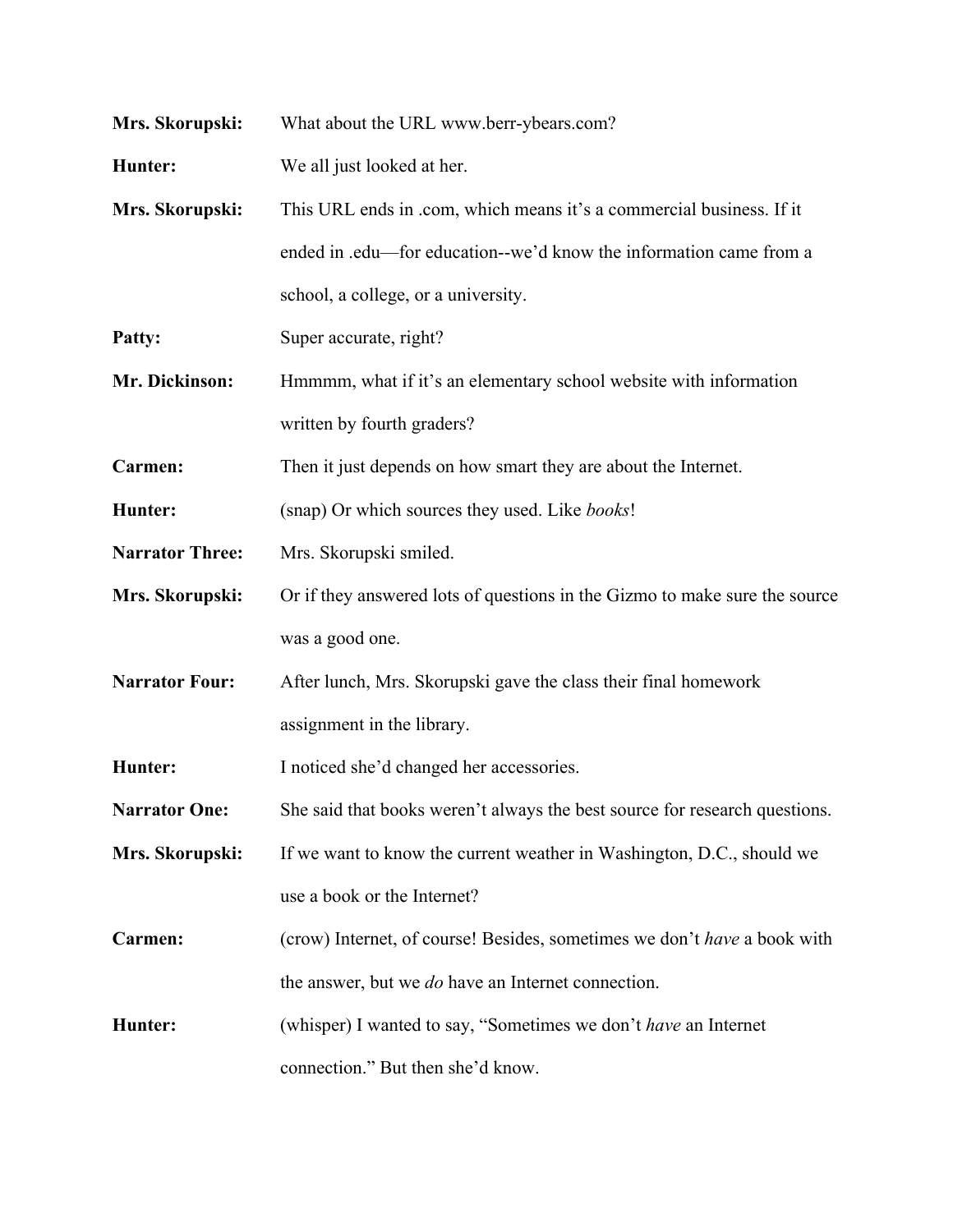**Mrs. Skorupski:** For homework, prove or disprove one presidential 'fact' using the Internet only, and evaluate your website source using the *Gizmo*. Stop and see me if you need to use the computers this afternoon or tomorrow morning. **Hunter:** Wouldn't you know it? Carmen and I both chose George Washington's wooden teeth. **Narrator Two:** Hunter spotted Mrs. Skorupski on bus duty after school. **Hunter:** I've got Cub Scouts right now and an allergy shot tomorrow morning. So can I just use a book for the assignment? **Mrs. Skorupski:** No! Absolutely *no* books, Hunter Harris! **Hunter:** We both laughed. **Mrs. Skorupski:** Could your grandma drive you to the public library tonight to do some online research? **Narrator Three:** The Abernathy twins zipped past. **Hugh:** (yell) The public library rocks! **Mrs. Skorupski:** Have you ever been there? **Narrator Four:** Hunter shook his head. **Mrs. Skorupski:** I'll write your grandma a note. Ask Mr. Charette, to help you. He's the librarian in the Children's Room. **Hunter:** That evening at the public library, I was nervous when my Grandma pointed me to the right room and then sat down to read a magazine. **Narrator One:** Hunter walked in. **Mr. Charette:** You must be Hunter. Mrs. Skorupski said you were coming.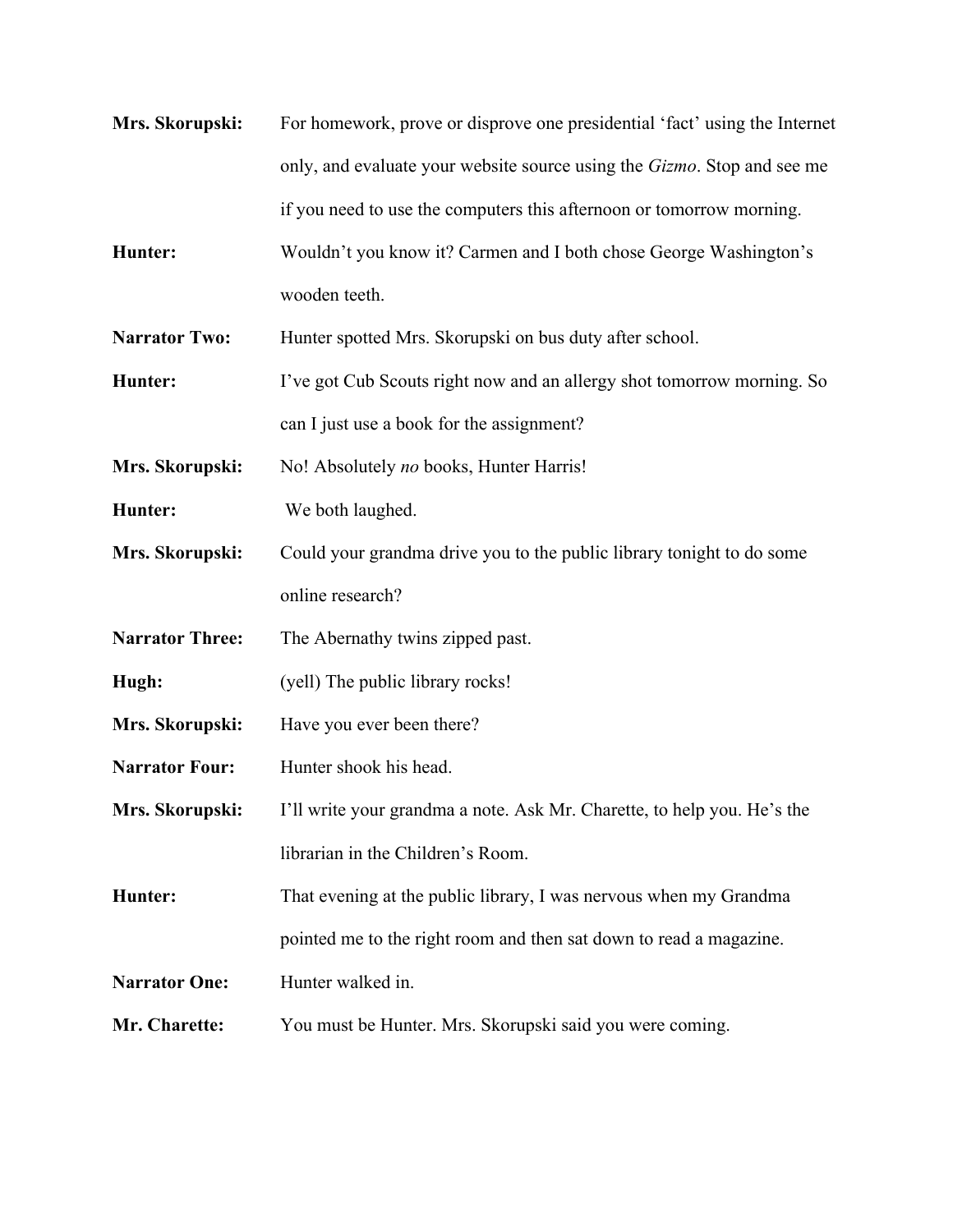| <b>Narrator Two:</b>   | They got right down to business.                                               |
|------------------------|--------------------------------------------------------------------------------|
| Mr. Charette:          | Now, I don't know how skilled you are online, so if I tell you something       |
|                        | you already know, just humor an old man, okay?                                 |
| <b>Narrator Three:</b> | Hunter smiled.                                                                 |
| Hunter:                | He was funny like Mrs. Skorupski, but in a quieter way—and without the         |
|                        | accessories.                                                                   |
| Mr. Charette:          | Let's try a student search engine first. If we need more website               |
|                        | suggestions, we can move on to a general one.                                  |
| <b>Narrator Four:</b>  | Mr. Charette suggested Hunter type George Washington, in quotation             |
|                        | marks, and then wooden teeth, also in quotation marks, inside the search       |
|                        | box.                                                                           |
| Hunter:                | Lots of website suggestions popped up on the page.                             |
| Mr. Charette:          | Be patient. This is where the <i>Gizmo</i> will really come in handy.          |
| Hunter:                | We evaluated each site until we finally had one that was informative, easy     |
|                        | to use, and best of all, accurate. Right there on the Internet!                |
| <b>Narrator One:</b>   | Together Hunter and Mr. Charette filled out the Gizmo for the site and         |
|                        | e-mailed the URL to Mr. Dickinson.                                             |
| <b>Narrator Two:</b>   | Mr. Charette shook Hunter's hand.                                              |
| Mr. Charette:          | I hope I'll see you regularly now—to use our computers <i>and</i> to check out |
|                        | our books.                                                                     |
| <b>Narrator Three:</b> | The next day was the showdown.                                                 |
| <b>Narrator Four:</b>  | Mrs. Skorupski had posted one sheet for each fact on the library walls.        |
| Carmen:                | (whisper) I've got the final proof.                                            |
|                        |                                                                                |